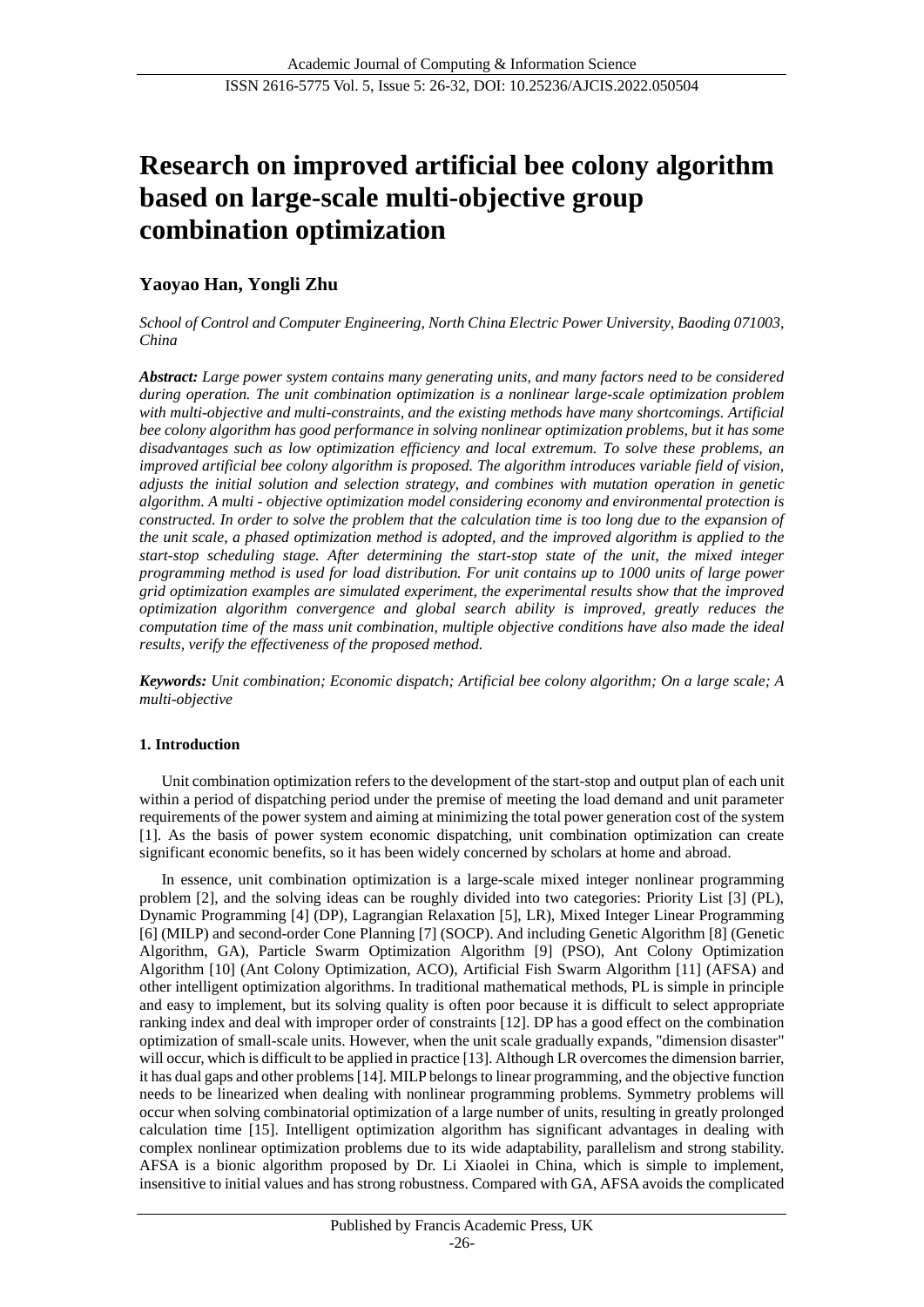codec process, and the population generated by each iteration is more directional. Compared with PSO, the algorithm can prevent premature phenomenon to some extent and has more relaxed requirements on parameters. However, AFSA also has some disadvantages such as slow convergence and local extremum.

At present, most of the research on unit combination optimization is based on the power system with a scale of less than 100 units, and the few literatures on solving the problem of unit combination with a scale of more than 100 units] only aim at minimizing the total power generation cost of the system. As a matter of fact, with the rapid increase of total power generation capacity in China since the 20th century, more attention has been paid to the study of large-scale unit combination optimization. Moreover, in recent years, the national and social environmental protection efforts have been driven by low-carbon operation, reducing pollution and other targets have also been taken into consideration in unit combination optimization.

On the basis of the above analysis, this paper first builds a multi-objective combinational optimization model that takes both economy and environmental protection into account. Since different objective functions cannot reach the optimal at the same time, a multi-objective processing strategy based on linear weighting method is adopted for efficient solution. Considering that the expansion of unit size will lead to a significant increase in the complexity of the problem and seriously affect the efficiency of the solution, the optimization process is divided into two stages: start-stop arrangement and load distribution, so as to shorten the solution time. Then, an improved artificial bee colony algorithm is proposed:. The improved algorithm was applied to solve the start-stop scheduling stage to obtain the start-stop status of each unit, and then Mixed Integer Programming (MIP) was used to calculate the optimal output of each unit to achieve load distribution. Finally, to verify the effectiveness of the proposed method, a large-scale simulation experiment of unit combination optimization is carried out.

#### **2. Mathematical model of multi-objective unit combination problem**

#### *2.1. Objective function*

Economic objective: lowest total cost of power generation

$$
\min F = \sum_{t=1}^{T} \sum_{i=1}^{N} [f(p_{it})u_{it} + S_i u_{it} (1 - u_{i(t-1)})]
$$
\n(1)

$$
f(p_{ii}) = \alpha_i p_{ii}^2 + \beta_i p_{ii} + \gamma_i
$$
 (2)

$$
S_i = \begin{cases} S_i^{hot} & T_{i,\min}^{off} \le T_i^{off} \le T_{i,\min}^{off} + T_i^{cold} \\ S_i^{cold} & T_i^{off} > T_{i,\min}^{off} + T_i^{cold} \end{cases}
$$
(3)

Where, F is the total cost of system power generation; N is the number of thermal power units; T is the number of scheduling periods, and each period is 1h. Pit is the active power output of unit I in time period T; Uit refers to the start-stop state of unit I at time period T. 0 represents shutdown and 1 represents operation. F (pit) is the fuel cost of unit I in time period T; I, I and I are fuel cost coefficients of unit I; Si is the start-up cost of unit I; Shot I and Scold I are the hot and cold start-up costs of unit I respectively; Toff I, Toff I,min are the continuous and minimum downtime of unit I respectively; Tcold I is the cold startup time of unit I.

Environmental targets: CO2, SO2 emissions minimum

$$
\min E_c = \sum_{t=1}^{T} \sum_{i=1}^{N} \Big[ \big( a_{ci} p_{it}^2 + b_{ci} p_{it} + c_{ci} \big) u_{it} \Big] \tag{4}
$$

$$
\min E_s = \sum_{t=1}^{T} \sum_{i=1}^{N} \Big[ \big( a_{si} p_{it}^2 + b_{si} p_{it} + c_{si} \big) u_{it} \Big] \tag{5}
$$

Where, Ec is the CO2 emission of the system; Es is system SO2 emission; a CI, BCI, and CCI are CO2 emission coefficients of unit I; ɑ SI, BSI and CSI are SO2 emission coefficients of unit I.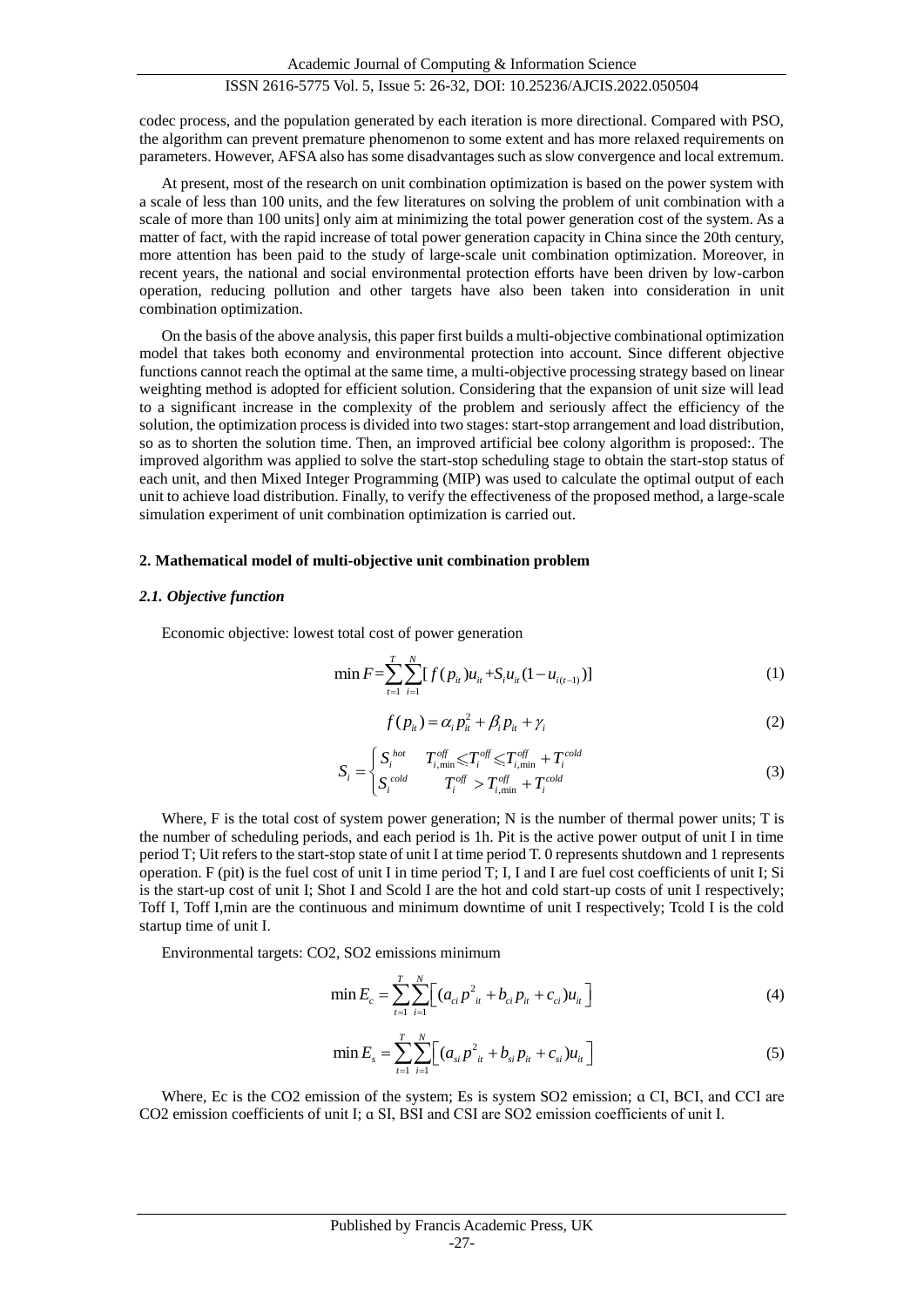#### *2.2. Constraints*

Constraints on upper and lower limits of power

$$
p_{i,\min} \leqslant p_i \leqslant p_{i,\max} \tag{6}
$$

Where, PI, min, PI and Max are the minimum and maximum active output of unit I respectively.

Power balance constraint

$$
\sum_{i=1}^{N} u_{it} p_{it} = L_t \tag{7}
$$

Where, Lt is the load demand of the system in time period T.

Rotating reserve constraint

In order to ensure the reliability of power supply, the system usually reserves part of the power generation capacity. In this paper, 10% of the load demand in each time period is used as the rotation reserve in this time period.

$$
\sum_{i=1}^{N} u_{it} p_{i, \max} \ge L_t + R_t \tag{8}
$$

Where, Rt is the rotation reserve of the system at time period T.

Minimum start and stop time constraint

$$
\begin{cases}\nT_i^{on} \ge T_{i,\min}^{on} \\
T_i^{off} \ge T_{i,\min}^{off}\n\end{cases}
$$
\n(9)

Where Ton I and Toff I are the continuous start and stop time of unit I respectively; Ton I,min, Toff I,min are the minimum start and stop time of unit I respectively.

Unit climbing constraints

$$
\begin{cases} p_{ii} - p_{i,t-1} \le R_{U,i} \\ p_{i,t-1} - p_{ii} \ge R_{D,i} \end{cases}
$$
 (10)

Where RU, I, RD and I are the maximum climbing rate and maximum landslide rate of unit I respectively.

#### *2.3. Multi-objective processing and phased optimization*

#### *2.3.1. Multi-objective processing*

The model adopts multi-objective processing strategy based on linear weighting method, which is easy to use and effective. The specific steps are as follows.

Step 1 Normalize each objective function according to Formula (11) to unify dimensions.

$$
\varphi(x) = \frac{f(x) - f_{\min}}{f_{\max} - f_{\min}}
$$
\n(11)

Where  $:(x)$  is the objective function after normalized processing;  $F(x)$  is the original objective function; Fmax and fmin are the maximum and minimum values of the original objective function respectively.

Step 2 Set wi for each objective function I (x) based on the importance of each objective. Set  $WI > 0$ and  $\sum$  WI = 1(I = 1, 2, m, n is the number of objective functions).

Step 3 Convert the original problem into a single-goal problem according to Equation (12).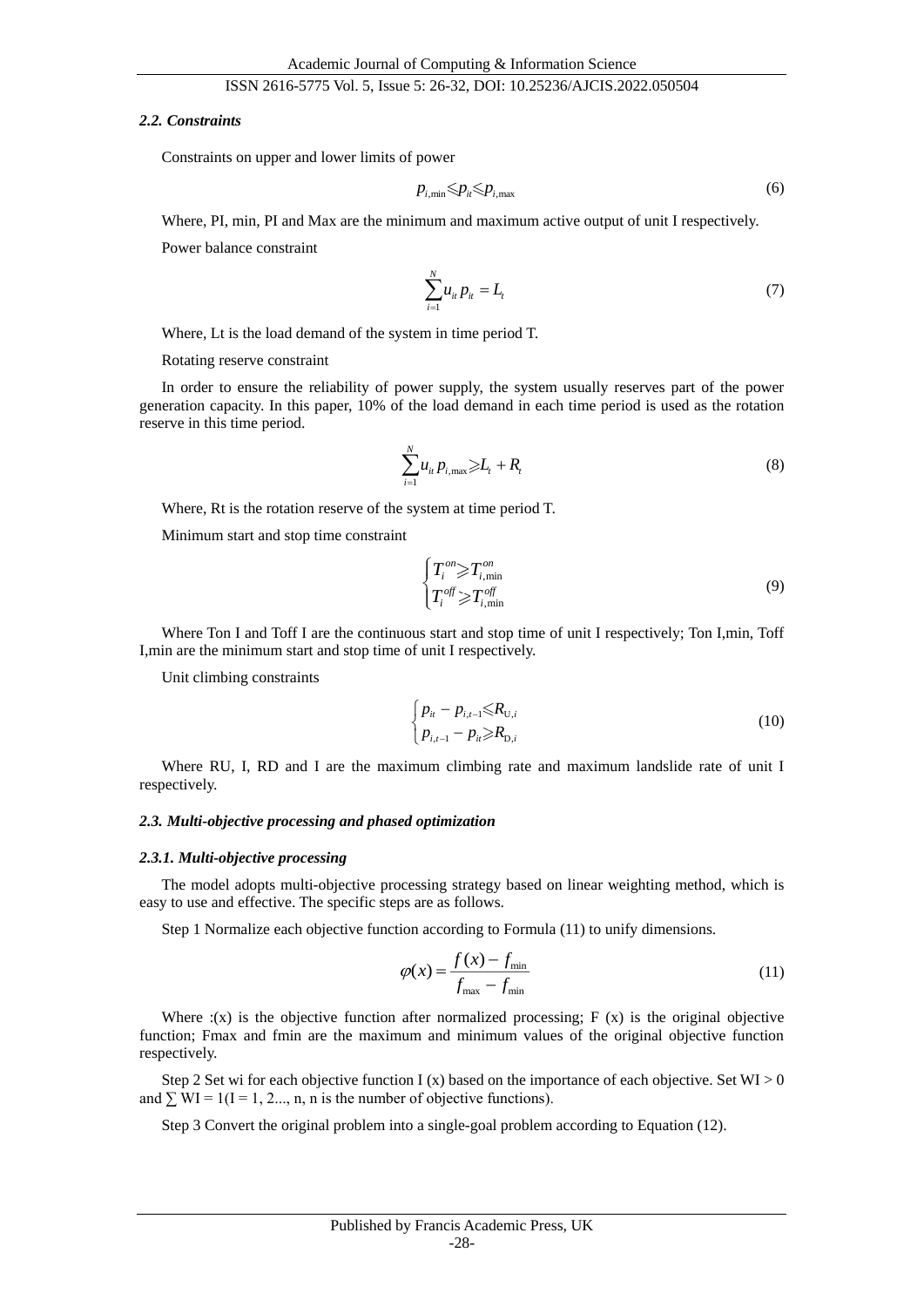$$
\begin{cases}\n\min Y = \sum [w_i \varphi_i(x)] \\
\text{s.t. } x \in X\n\end{cases}
$$
\n(12)

Where, X is the feasible region of the objective function.

According to the above steps, a multi-objective optimization function with consideration of economy and environmental protection can be obtained:

$$
\begin{cases}\n\min Y = w_1 F' + w_2 E_c' + w_3 E_s' \\
F' = \frac{F - F_{\text{min}}}{F_{\text{max}} - F_{\text{min}}} \\
E_c' = \frac{E_c - E_{c,\text{min}}}{E_{c,\text{max}} - E_{c,\text{min}}}, E_s' = \frac{E_s - E_{s,\text{min}}}{E_{s,\text{max}} - E_{s,\text{min}}} \\
\text{s.t.} \quad (6) \sim (10)\n\end{cases}
$$
\n(13)

# *2.3.2. Phased optimization*

The traditional method of intelligent algorithm to solve the unit combination problem is to calculate the objective function value after the start-stop and output conditions of the unit are determined, and then perform the next operation according to the value of the objective function. However, with the increase of the number of units, the complexity of the problem will increase proportionally. If we still use this method, the solution time will be greatly prolonged, and the practical value of the whole optimized Y scheme will be significantly reduced. Based on the above analysis, this paper decided to adopt a phased optimization method, which divided the optimization process into two stages: start-stop arrangement and load distribution.

Among them, the start-stop arrangement stage is responsible for optimizing the start-stop state of each unit. Referring to the weighted sum of start-stop cost, medium-load average fuel cost and rotating reserve remaining in other studies as the optimization objective at this stage [20], this paper extends the maximum objective. Medium Load Average Function Value (MLAFV) is used to replace Medium Load Average fuel cost, and the calculation method of the Average objective Function Value of each unit is as follows:

$$
y_a(p_i) = \frac{w_i f(p_i) + w_2 e_c(p_i) + w_3 e_s(p_i)}{p_i}
$$
(14)

$$
e_c(p_i) = a_{ci} p_i^2 + b_{ci} p_i + c_{ci}
$$
\n(15)

$$
e_s(p_i)=a_{si}p_i^2+b_{si}p_i+c_{si}
$$
 (16)

Where, ya (PI) is the average objective function value of unit I; Ec (PI) is the CO2 emission of unit I; Es (PI) is the SO2 emission of unit I.

Then, the optimization objective of the start-stop arrangement stage is obtained, as shown in Equation (17).

$$
\begin{cases}\n\min Y_1 = C_s + 1.5 \times AFV_M + 0.5 \times \sum_{t=1}^T R_{s,t} \\
C_s = \sum_{t=1}^T \sum_{i=1}^N S_i u_{it} (1 - u_{i(t-1)}) \\
AFV_M = \sum_{t=1}^T \sum_{i=1}^N u_{it} y_a (p_i) \Big|_{p_i = (p_{i,\min} + p_{i,\max})/2} \\
R_{s,t} = \sum_{i=1}^N u_{it} p_{i,\max} - L_t - R_t \\
\text{s.t. (8), (9)}\n\end{cases}
$$
\n(17)

Where: CS stands for start-stop cost; AFVM represents the average objective function value of medium load; RS, t represents the rotational reserve surplus of time period T.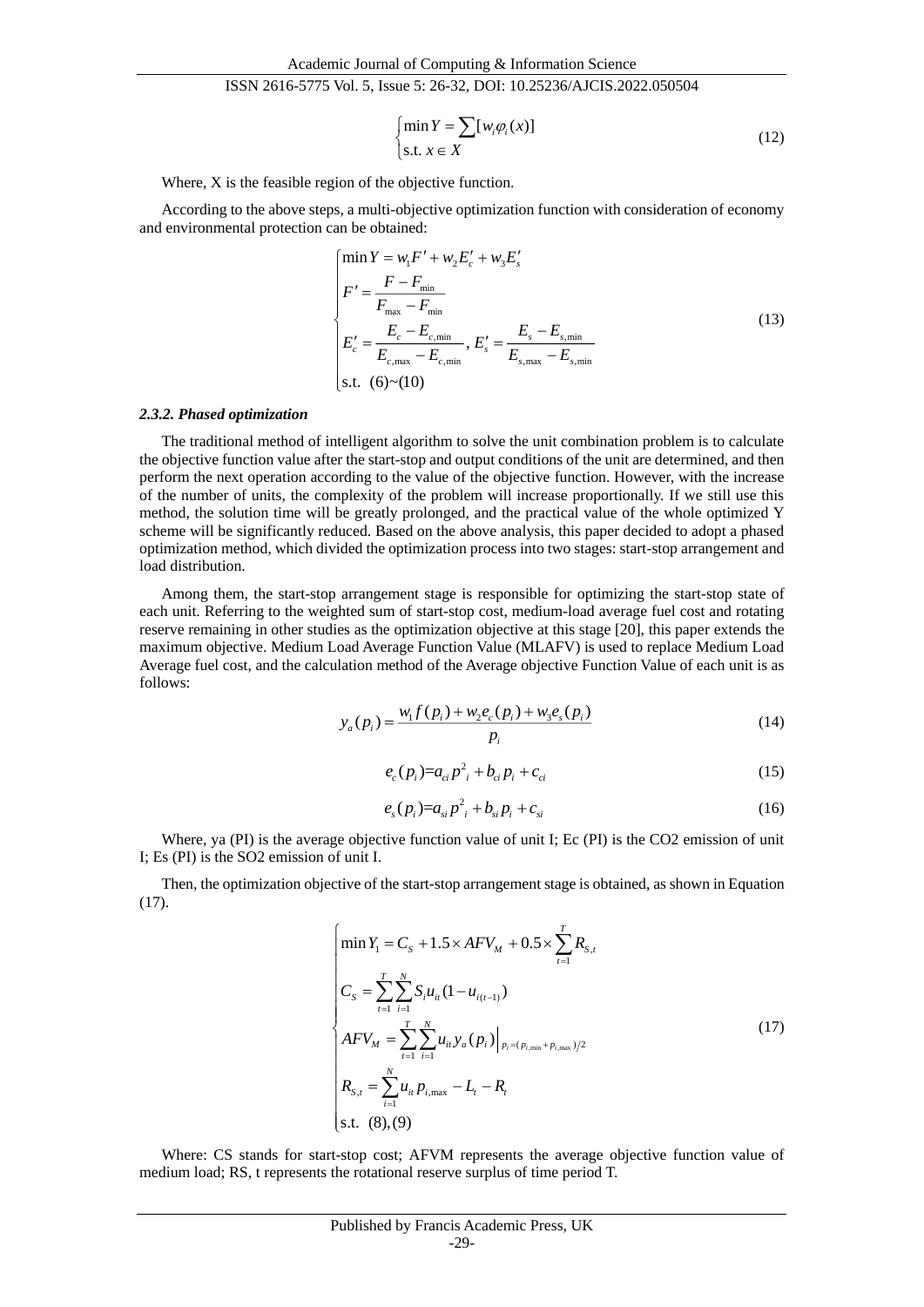The load distribution stage is carried out after the start-stop arrangement stage is completed, and the total objective function formula (13) is taken as the optimization objective to allocate the output for each unit. Different from the traditional method in which each iteration is calculated repeatedly, this stage only needs to execute once on the basis of the start-stop state determined in the previous stage, so the solution time is greatly shortened.

Accordingly, the constraint processing is divided into two parts, which are executed in different phases. Among them, constraint processing in start-stop arrangement stage consists of the following two steps:

Procedure Step 1 Check whether the rotation standby constraint is met in this period. If not, start the available unit randomly until the requirement is met.

Step 2 Check whether the sum of the minimum active power output of the current operating unit is lower than the load requirement in this period to avoid violating the power balance constraint. If the sum is higher, shut down the operating unit randomly until the condition is met.

Repeat the two steps until all conditions are met, then continue to process the next period. It should be noted that the constraint of start-stop time should be taken into account when the unit is started or shut down in the above steps. It is required that the unit should adjust the subsequent period to meet Formula (9) without changing the state of the previous period. If it cannot, the unit will be skipped.

Load distribution phase in each period constraint processing need in order to perform the following operations: first of all, all the unit output is set to its minimum active power output to meet lower bound constraint, then, on the premise of not more than upper limit, according to the objective function value slightly higher rate from low to high order for distribution unit load, until meet the restrictions of the balance of power. If the climbing constraint needs to be considered, it should also check whether the output of the current period satisfies formula (10) compared with the previous period. If not, the output should be increased or decreased accordingly.

# **3. Improvement of artificial bee colony algorithm**

Artificial bee colony algorithm is a new kind of swarm intelligence optimization algorithm after ant colony algorithm and particle swarm optimization algorithm, which mainly simulates intelligent honey gathering behavior of bee population. Function optimization tests show that ABC algorithm has better optimization performance than genetic algorithm, differential evolution algorithm and particle swarm optimization algorithm]. In ABC algorithm, bees are divided into three roles: lead bee, follow bee and scout bee. The lead bees are responsible for searching for new food sources and collecting honey, and then transmit the information of food sources to the following bees through dancing. The following bees select the food source to collect honey by observing the information of the food source of the guide bees. When a food source is abandoned, its lead bee becomes a scout and starts looking for a new food source. Therefore, leading bees have the function of maintaining good food source, and have elite characteristics. The number of bees corresponding to better food sources was increased by following bees to accelerate the convergence of the algorithm. Scout bees randomly search for new food sources, helping the algorithm jump out of local optima. The essence of using ABC algorithm to solve the optimization problem is to regard the process of searching for the optimal food source as the process of searching for the optimal solution of the optimization problem. In ABC algorithm, the location of food source represents a feasible solution to the optimization problem. The food concentration of the food source corresponds to the quality of the solution, namely the fitness value; The process of collecting honey corresponds to the process of calculating fitness values.

## *3.1. Improvement of initial solution*

The initial solution is the starting point for the algorithm to search. The initial solution of the basic ABC algorithm is randomly generated. If the initial solution is not reasonable, the performance of the algorithm will be greatly affected, so it is necessary to improve the generation method of the initial solution. In order to make the initial solutions diversified and evenly distributed in the search space, Ding Haijun et al. [4] proposed the initial solution of inter-cell generation method, which ensured that the initial population contained abundant solutions and enhanced the possibility of the search convergence to the global optimal advantage. 5] It is helpful to improve efficiency and quality of solutions to generate initial solutions by using reverse learning method. Luo Jun et al. 6] Based on the characteristics of chaos, such as randomness, ergodicity and sensitivity of initial conditions, the initial solution of chaos sequence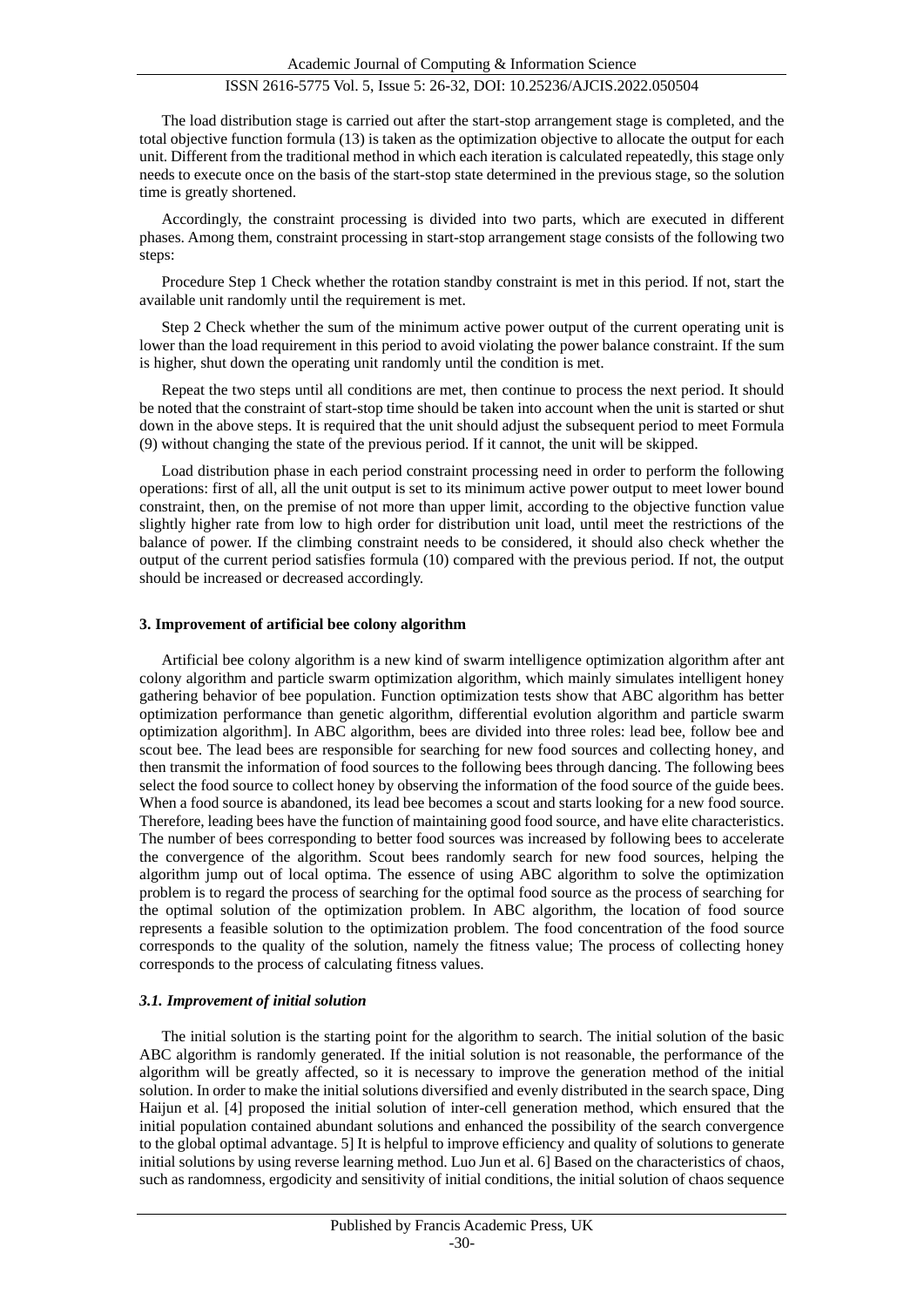is proposed to improve the diversity of knowledge and ergodicity of search. Bolaji A. In order to ensure the feasibility and diversity of all solutions in ABC algorithm when solving constrained optimization problems. L et al. 7] proposed the use of backtracking algorithm to generate a feasible initial solution.

# *3.2. Improvement of selection strategy*

In the basic ABC algorithm, follower bees choose solutions in roulette mode, which is easy to lead to the decline of solution diversity and premature convergence of the algorithm. In the process of searching the optimal solution, different selection pressure is required at different stages, so that the diversity of solutions can be maintained and the convergence rate of the optimal solution can be accelerated. In order to dynamically adjust the selection pressure in the process of searching the optimal solution, Ding Haijun et al. 4] introduced the Bolzmann selection strategy of simulated annealing algorithm into the artificial bee colony algorithm on the basis of analyzing the characteristics of the search mechanism of the existing bee colony algorithm. In order to avoid the problem of too large fitness span and adjust the selection pressure dynamically, Bu Denghui et al. 8] adopted the sorting selection method for exponential stretching.

## *3.3. Selection of solution update formula*

In the updating formula of basic ABC algorithm, RIj is a random number between [-1, 1]. Alam M. S et al. [9] proposed to find an appropriate scaling factor for RIJ so that it could dynamically and adaptively change the step size to better search for the optimal solution. In order to overcome the defect of large randomness of the basic ABC algorithm, Hu Ke et al. 10] used the difference of fitness values of different solutions to guide the direction of optimization. In the later stage of search, the solution is very close to the optimal solution and even is the same within the significant number. Therefore, a perturbation factor is added after the solution updating formula to improve the convergence rate of evolution through local fine-tuning in the later stage of search. The solution update formula of the basic ABC algorithm does not use any comparison information, which may lead to poor local search ability of the algorithm. Wang Huiying [11] introduced the local optimal solution and individual extreme value information into the search mode of leading bees to further improve the local search ability of the algorithm, and added the asynchronous change learning factor to adjust the role of bees' own experience and social group experience in the whole search process.

## *3.4. Combination with other algorithms*

Because of local convergence, ABC algorithm is difficult to obtain satisfactory solution in complex problems. To solve this problem, a hybrid algorithm can be combined with other algorithms. ABC algorithm is a single-dimensional update algorithm, which will lead to the contradiction between singledimensional and single-dimensional update. The main reason is that each dimension of the solution is updated separately and lacks information exchange. El-abd M12] integrated the whole updating idea of particle swarm optimization into the colony algorithm, and added the influence of global information into the one-dimension updating formula of the colony algorithm. Bu Denghui et al. [9] added a trial mechanism based on overall update after single-dimension update, and dynamically adjusted the proportion of single and overall update according to the success rate of single-dimension update. Luo Jun et al. 13] Referring to the idea of combining crossover and mutation in genetic algorithm, an improved bee colony optimization algorithm based on crossover factor was proposed. By adopting crossover factor, a new solution set was generated, and the diversity of solutions was increased. The tabu strategy of tabu search algorithm is to use tabu table to store and mark the local optimal solutions, so as to avoid finding these solutions in the future search process, so as to jump out of the local optimal advantages. Luo Jun et al. 14] proposed a swarm algorithm with tabu strategy for reference. In addition, scholars also proposed to combine the simulated annealing algorithm and differential evolution algorithm with ABC algorithm to improve the performance of the algorithm.

# **4. Conclusion**

In this paper, a combinatorial optimization model of multi-objective units based on linear weighting method is established, which considers both economy and environmental protection. In order to adapt to large-scale units, the optimization process is divided into two stages: start-stop arrangement and load distribution. An improved artificial bee colony algorithm was proposed, which introduced variable field